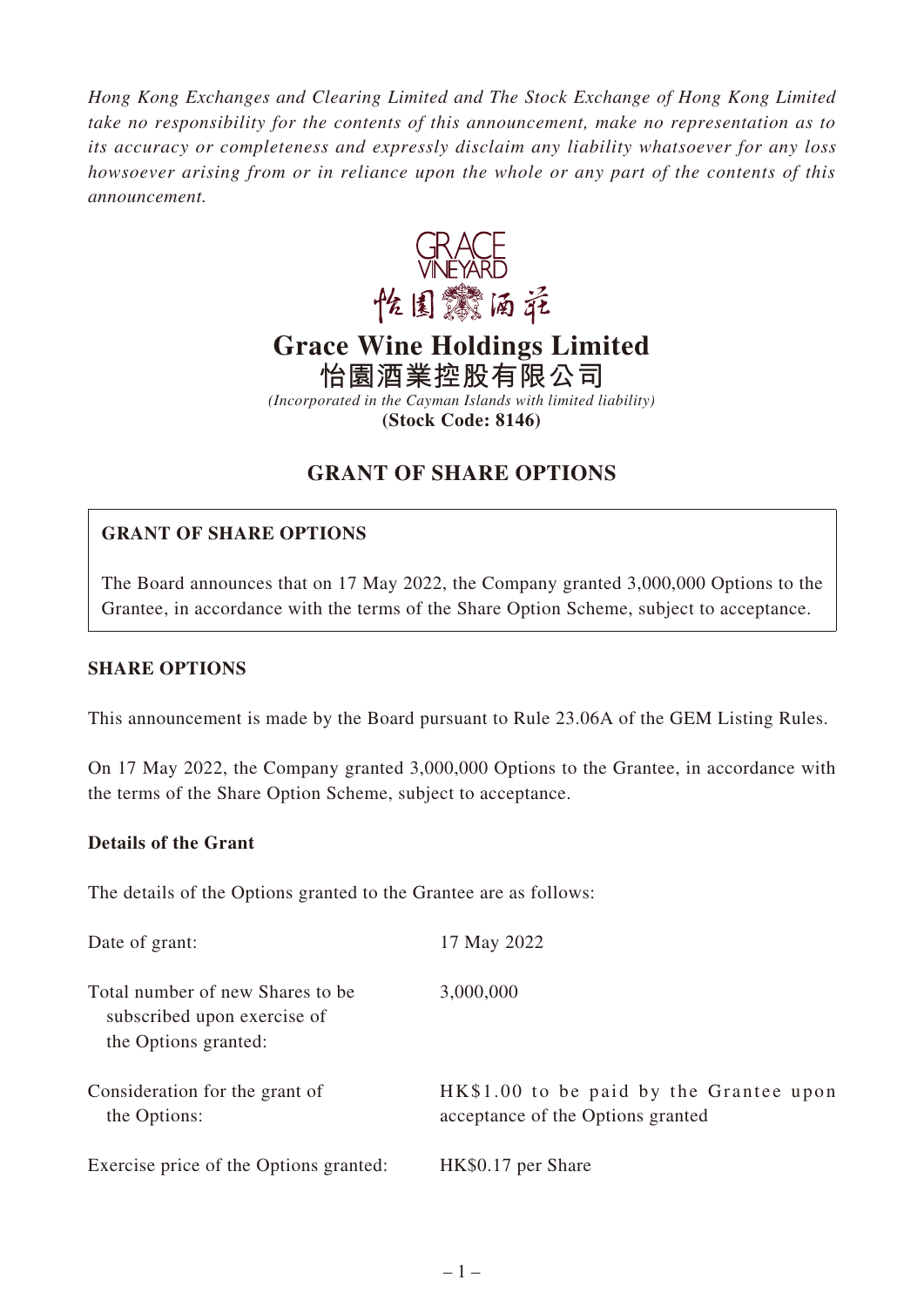Validity period of the Options: The validity period of the Options shall be ten years from the Date of Grant and the Options shall lapse upon the expiry of the validity period. Vesting period of the Options: The Options granted to the Grantee shall vest over a period of three years commencing from the Date of Grant, of which: – 900,000 Options, representing 30% of the Options granted, shall vest on 17 May 2023; – 900,000 Options, representing 30% of the Options granted, shall vest on 17 May 2024; and – 1,200,000 Options, representing 40% of the Options granted, shall vest on 17 May 2025.

The Options granted are not subject to performance targets. The Grantee is not a Director, chief executive or substantial shareholder (as defined under the GEM Listing Rules) of the Company, or an associate (as defined under the GEM Listing Rules) of any of them.

#### **Exercise Price**

The exercise price of the Options of HK\$0.17 per Share represents the highest of (i) the closing price of the Shares of HK\$0.168 per Share as stated in the daily quotation sheet issued by the Stock Exchange on the Date of Grant, (ii) the average closing price of the Shares of HK\$0.17 per Share as stated in the daily quotation sheets issued by the Stock Exchange for the five business days immediately preceding the Date of Grant, and (iii) the nominal value of each Share, which is HK\$0.001.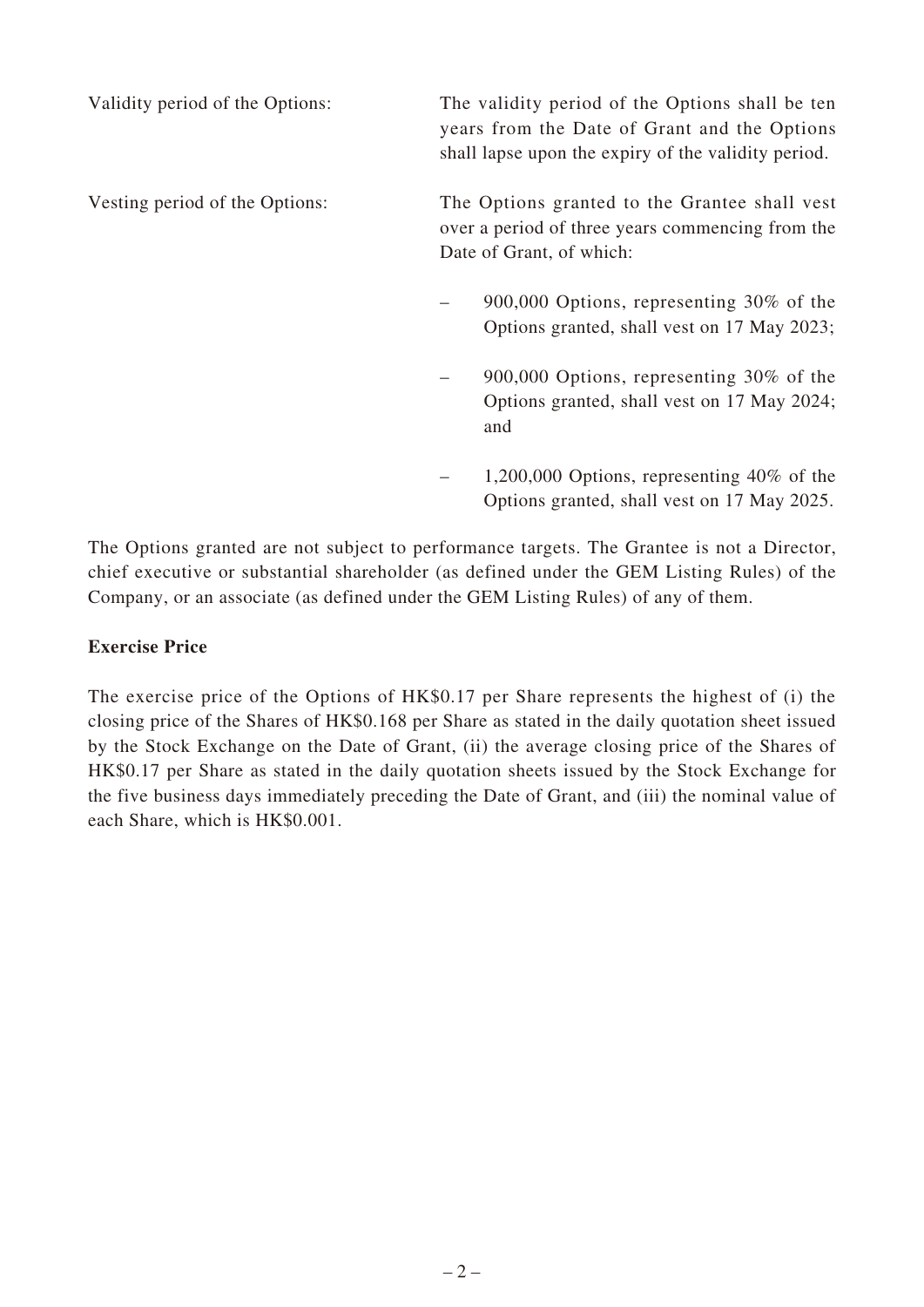## **DEFINITIONS**

In this announcement, the following expressions shall have the meanings set forth below unless the context otherwise requires:

| "Board"               | the board of Directors of the Company                                                                                                                                                                                                                                 |
|-----------------------|-----------------------------------------------------------------------------------------------------------------------------------------------------------------------------------------------------------------------------------------------------------------------|
| "Company"             | Grace Wine Holdings Limited, a company incorporated in<br>the Cayman Islands, the Shares of which are listed on GEM<br>of the Stock Exchange                                                                                                                          |
| "Date of Grant"       | 17 May 2022                                                                                                                                                                                                                                                           |
| "Director(s)"         | $directory(s)$ of the Company                                                                                                                                                                                                                                         |
| "GEM Listing Rules"   | the Rules Governing the Listing of Securities on GEM of the<br><b>Stock Exchange</b>                                                                                                                                                                                  |
| "Grantee"             | an employee of the Company who was granted Options in<br>accordance with the Share Option Scheme on the Date of<br>Grant                                                                                                                                              |
| "HK\$"                | Hong Kong dollar, the lawful currency of Hong Kong                                                                                                                                                                                                                    |
| "Hong Kong"           | Hong Kong Special Administrative Region of the People's<br>Republic of China                                                                                                                                                                                          |
| "Option"              | an option to subscribe for or acquire Shares which is granted<br>under the Share Option Scheme                                                                                                                                                                        |
| "Share $(s)$ "        | ordinary shares of the Company                                                                                                                                                                                                                                        |
| "Share Option Scheme" | the share option scheme conditionally approved and adopted<br>in a meeting of the shareholders of the Company convened<br>on 1 June 2018, the principal terms of which were set out on<br>pages V-23 to V-34 of the Company's prospectus dated 12<br><b>June 2018</b> |
| "Stock Exchange"      | The Stock Exchange of Hong Kong Limited                                                                                                                                                                                                                               |